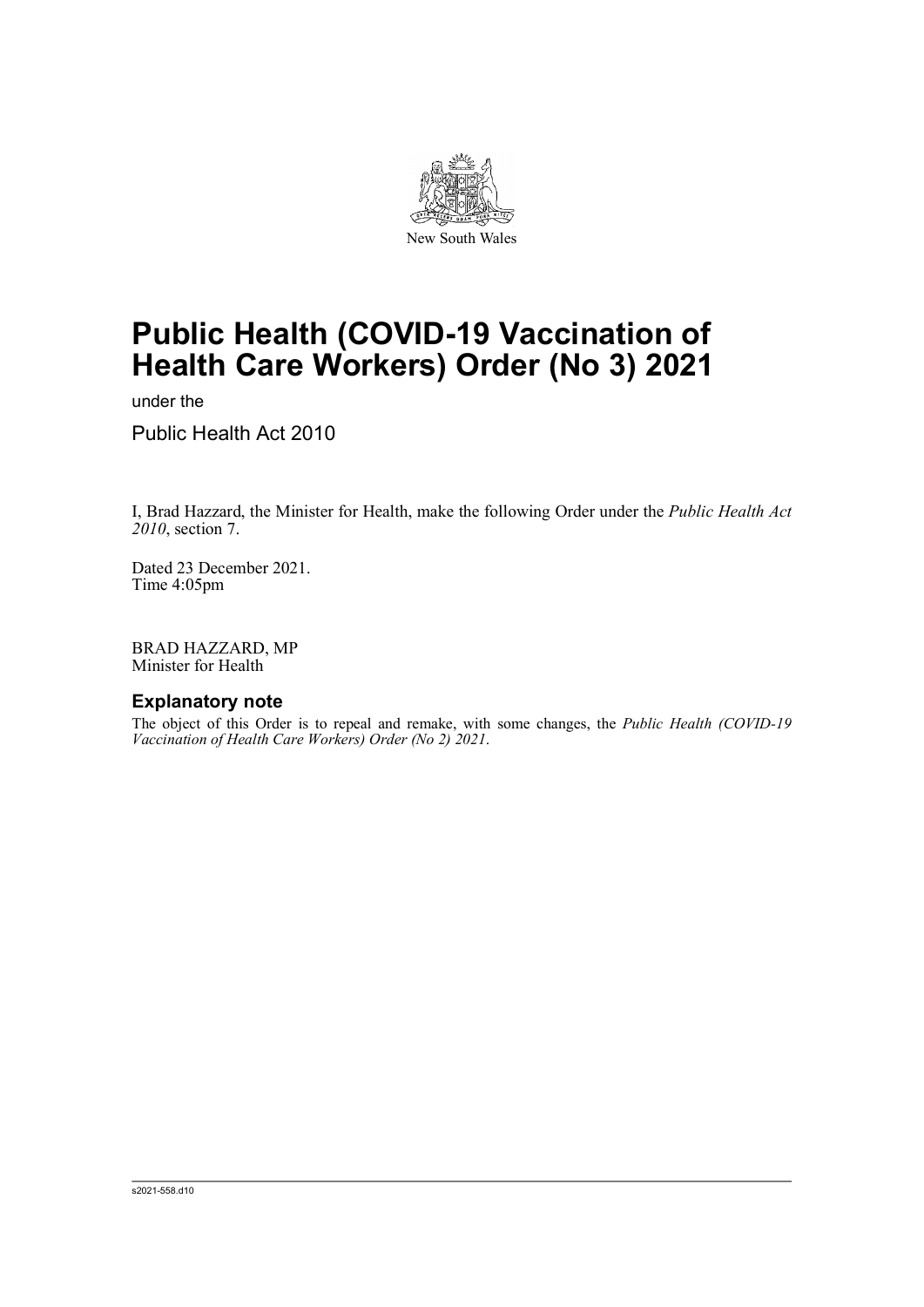Public Health (COVID-19 Vaccination of Health Care Workers) Order (No 3) 2021 [NSW] **Contents** 

# **Contents**

Page

| Part 1            | <b>Preliminary</b>                         |                                                                                                                             |                  |
|-------------------|--------------------------------------------|-----------------------------------------------------------------------------------------------------------------------------|------------------|
|                   | 1<br>2<br>3                                | Name of Order<br>Definitions<br>Grounds for concluding that there is a risk to public health                                | 3<br>3<br>3      |
| Part 2            | Vaccination of health care workers-stage 1 |                                                                                                                             |                  |
|                   | 4<br>5<br>6                                | Introduction<br>Stage 1 health care workers not to work unvaccinated<br>Responsible persons for stage 1 health care workers | 4<br>4<br>4      |
| Part 3            | Vaccination of health care workers-stage 2 |                                                                                                                             |                  |
|                   | 7<br>8<br>9                                | Introduction<br>Stage 2 health care workers not to work unvaccinated<br>Responsible persons for stage 2 health care workers | 5<br>5<br>5      |
| Part 4            | <b>Miscellaneous</b>                       |                                                                                                                             |                  |
|                   | 10<br>11<br>12<br>13                       | Exemptions for medical contraindication<br>Other exemptions<br>Repeal<br>Savings                                            | 6<br>6<br>6<br>6 |
| <b>Schedule 1</b> |                                            | <b>Dictionary</b>                                                                                                           |                  |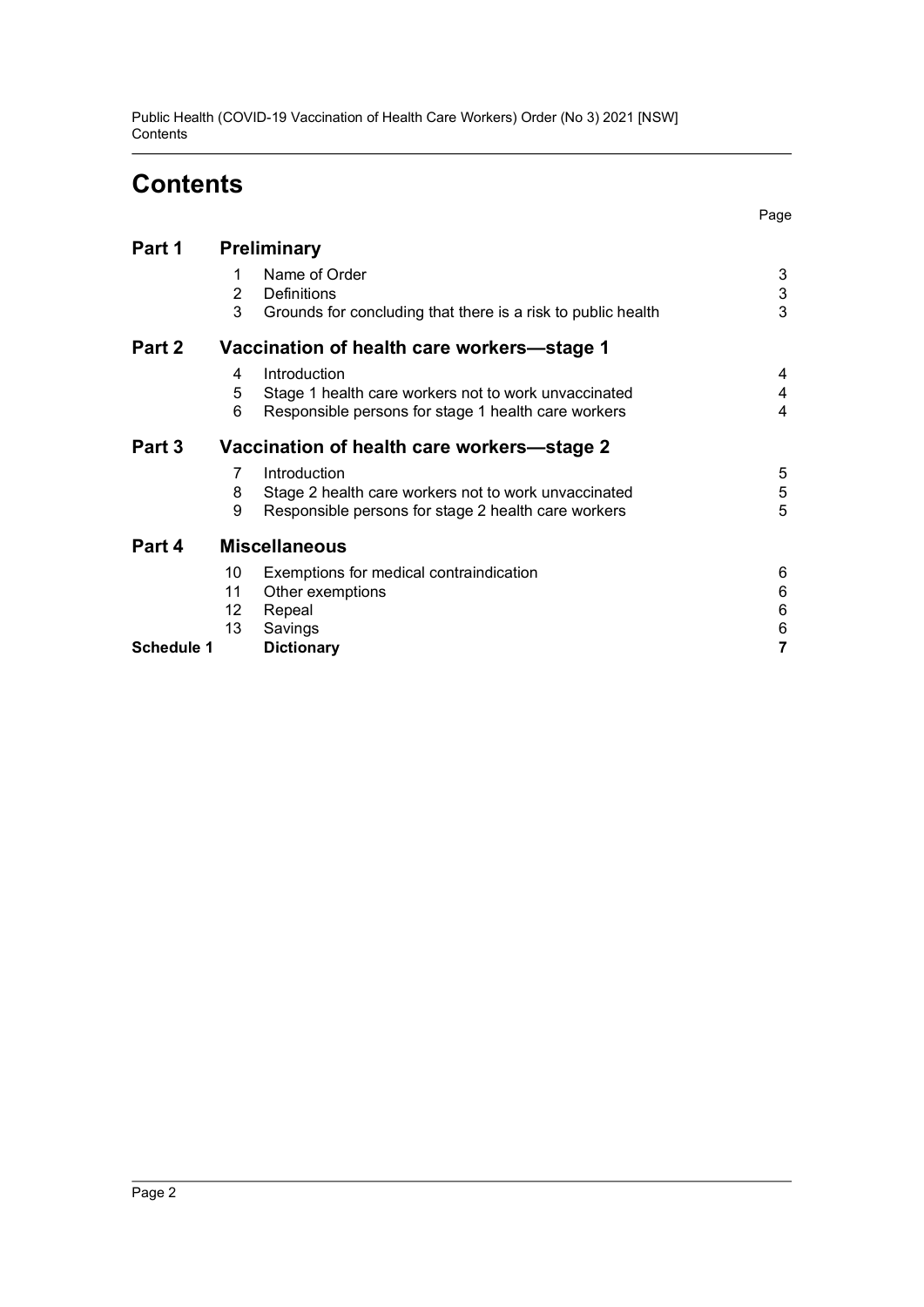# **Public Health (COVID-19 Vaccination of Health Care Workers) Order (No 3) 2021**

under the

Public Health Act 2010

# <span id="page-2-1"></span><span id="page-2-0"></span>**Part 1 Preliminary**

## **1 Name of Order**

This Order is the *Public Health (COVID-19 Vaccination of Health Care Workers) Order (No 3) 2021*.

## <span id="page-2-2"></span>**2 Definitions**

- (1) The Dictionary in Schedule 1 defines words used in this Order. **Note—** The Act and the *Interpretation Act 1987* contain definitions and other provisions that affect the interpretation and application of this Order.
- (2) Notes included in this Order do not form part of this Order.

### <span id="page-2-3"></span>**3 Grounds for concluding that there is a risk to public health**

It is noted that the basis for concluding that a situation has arisen that is, or is likely to be, a risk to public health is as follows—

- (a) public health authorities both internationally and in Australia have been monitoring and responding to outbreaks of COVID-19, which is a condition caused by the severe acute respiratory syndrome coronavirus 2  $(SARS-CoV-2)$ ,
- (b) COVID-19 is a potentially fatal condition and is highly contagious,
- (c) a number of cases of individuals with COVID-19 have been confirmed in New South Wales and other Australian jurisdictions, and there is an ongoing risk of continuing transmission of the virus in New South Wales,
- (d) those cases include individuals with the Delta and Omicron variants of COVID-19, which are more contagious than previous variants and have increased the risk and speed of community transmission,
- (e) health care workers work with vulnerable and sick members of the community, including those who have COVID-19,
- (f) ensuring that health care workers are vaccinated will reduce—
	- (i) the risk of infection, severe disease and death in the workers, and
		- (ii) the risk of transmission of infection from workers to patients and other workers,
- (g) public health and hospital services are at risk without appropriate and proportionate mitigation strategies, including vaccination to protect health care workers and patients.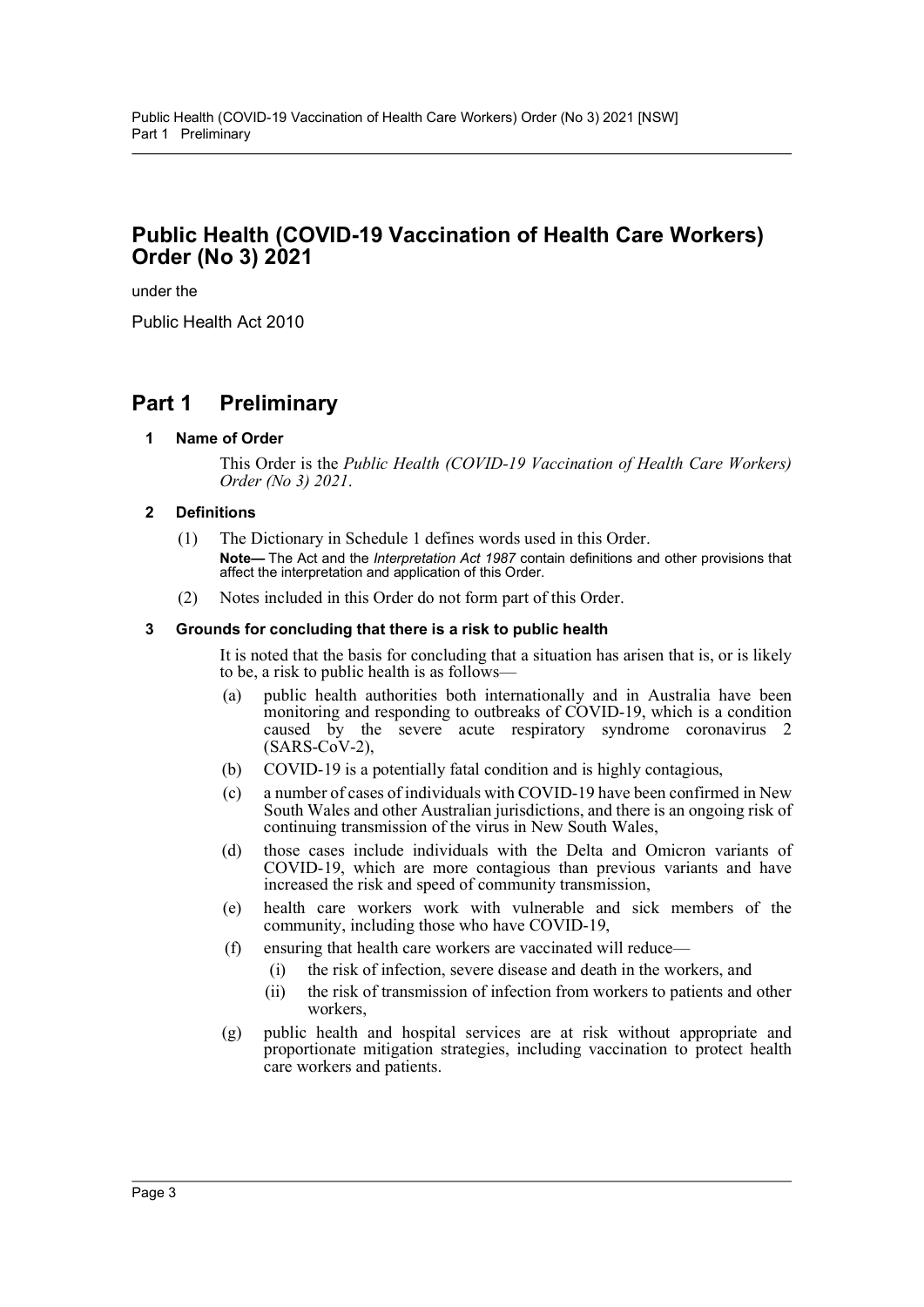Public Health (COVID-19 Vaccination of Health Care Workers) Order (No 3) 2021 [NSW] Part 2 Vaccination of health care workers—stage 1

# <span id="page-3-1"></span><span id="page-3-0"></span>**Part 2 Vaccination of health care workers—stage 1**

# **4 Introduction**

This Part sets out stage 1 of the Minister's directions about the vaccination of health care workers.

## <span id="page-3-2"></span>**5 Stage 1 health care workers not to work unvaccinated**

- (1) A stage 1 health care worker must not do work as a health care worker unless the worker has received at least 2 doses of a COVID-19 vaccine.
- (2) Subclause (1) does not apply in relation to work done for a public health organisation, the Health Administration Corporation, the Ambulance Service of NSW or the Ministry of Health under a contract for the provision of services if—
	- (a) the work does not involve the provision of a health service within the meaning of the *Health Services Act 1997*, and
	- (b) the person doing the work is not physically present, while doing the work, at premises operated by the public health organisation, Health Administration Corporation, Ambulance Service of NSW or Ministry of Health.
- (3) To remove any doubt, subclause (2) does not apply to work done under a contract of employment.
- (4) A stage 1 health care worker must, if required to do so by an authorised person, provide vaccination evidence for the worker.
- (5) Subclauses (1) and (4) do not apply to—
	- (a) a health practitioner who does work as a health care worker in response to a medical emergency, or
	- (b) another person who does work as a health care worker in response to a non-medical emergency.

**Example—** A fire, flooding or a gas leak.

## <span id="page-3-3"></span>**6 Responsible persons for stage 1 health care workers**

Each responsible person for a stage 1 health care worker must take all reasonable steps to ensure the worker complies with clause 5.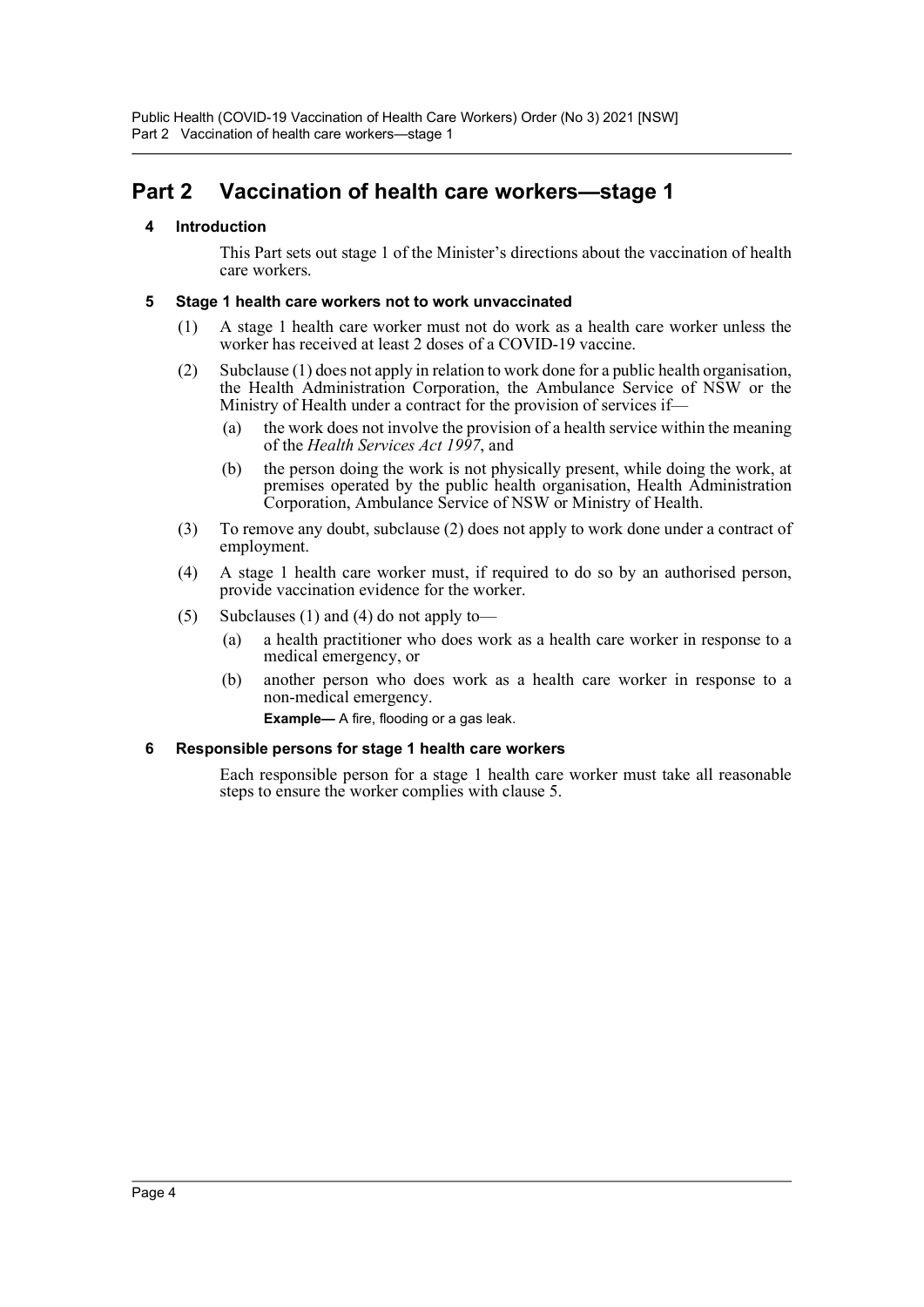# <span id="page-4-1"></span><span id="page-4-0"></span>**Part 3 Vaccination of health care workers—stage 2**

# **7 Introduction**

This Part sets out stage 2 of the Minister's directions about the vaccination of health care workers.

# <span id="page-4-2"></span>**8 Stage 2 health care workers not to work unvaccinated**

- (1) A stage 2 health care worker must not do work as a health care worker on or after—
	- (a) 31 January 2022 unless the worker has received at least 1 dose of a COVID-19 vaccine, and
	- (b) 28 February 2022 unless the worker has received at least 2 doses of a COVID-19 vaccine.

**Note—** A person who is a stage 1 health care worker is not a stage 2 health care worker.

- (2) A stage 2 health care worker must, if required to do so by an authorised person on or after 31 January 2022, provide vaccination evidence for the worker.
- (3) Subclauses (1) and (2) do not apply to—
	- (a) a health practitioner who does work as a health care worker in response to a medical emergency, or
	- (b) another person who does work as a health care worker in response to a non-medical emergency.

**Example—** A fire, flooding or a gas leak.

## <span id="page-4-3"></span>**9 Responsible persons for stage 2 health care workers**

Each responsible person for a stage 2 health care worker must take all reasonable steps to ensure the worker complies with clause 8.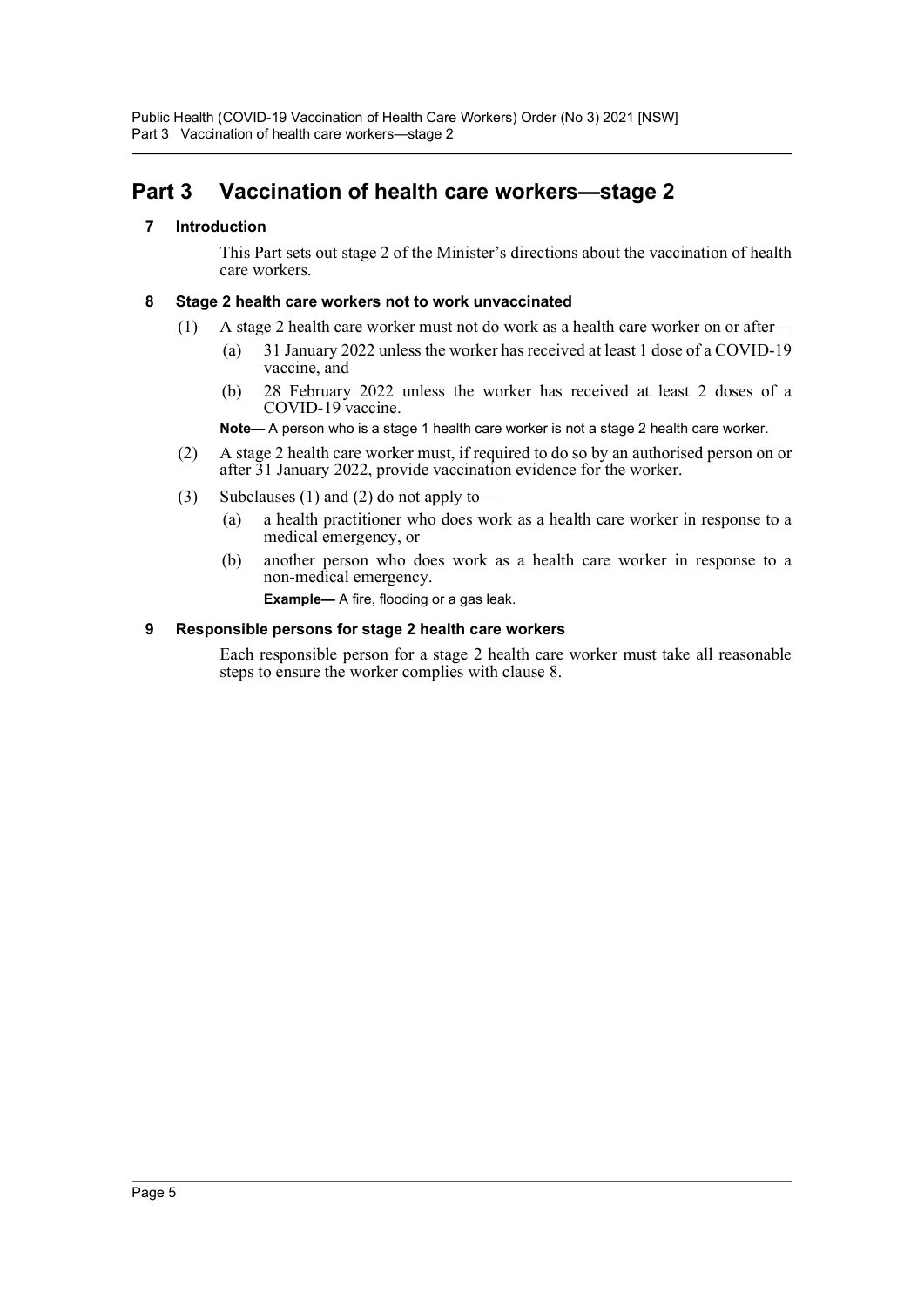Public Health (COVID-19 Vaccination of Health Care Workers) Order (No 3) 2021 [NSW] Part 4 Miscellaneous

# <span id="page-5-0"></span>**Part 4 Miscellaneous**

# <span id="page-5-1"></span>**10 Exemptions for medical contraindication**

- (1) Clause 5 does not apply to a stage 1 health care worker who—
	- (a) is unable, due to a medical contraindication, to be vaccinated against COVID-19, and
	- (b) presents to a responsible person for the worker a medical contraindication certificate issued to the worker.
- (2) Clause 8 does not apply to a stage 2 health care worker who—
	- (a) is unable, due to a medical contraindication, to be vaccinated against COVID-19, and
	- (b) presents to a responsible person for the worker a medical contraindication certificate issued to the worker.

### <span id="page-5-2"></span>**11 Other exemptions**

The Minister may, in writing and subject to the conditions the Minister considers appropriate, grant an exemption to this Order or specified provisions of this Order if the Minister is satisfied it is necessary to protect the health and well-being of persons.

### <span id="page-5-3"></span>**12 Repeal**

The *Public Health (COVID-19 Vaccination of Health Care Workers) Order (No 2) 2021* is repealed.

## <span id="page-5-4"></span>**13 Savings**

- (1) An act, matter or thing that, immediately before the repeal of the repealed Order, had effect under that Order continues to have effect under this Order.
- (2) Without limiting subclause (1)—
	- (a) an exemption granted by the Minister under the repealed Order and in force immediately before the commencement of this Order continues as if it were granted under this Order, and
	- (b) a delegation in force immediately before the commencement of this Order given for a provision of the repealed Order continues to have effect for the corresponding provision of this Order.
- (3) In this clause—

*repealed Order* means the *Public Health (COVID-19 Vaccination of Health Care Workers) Order (No 2) 2021*.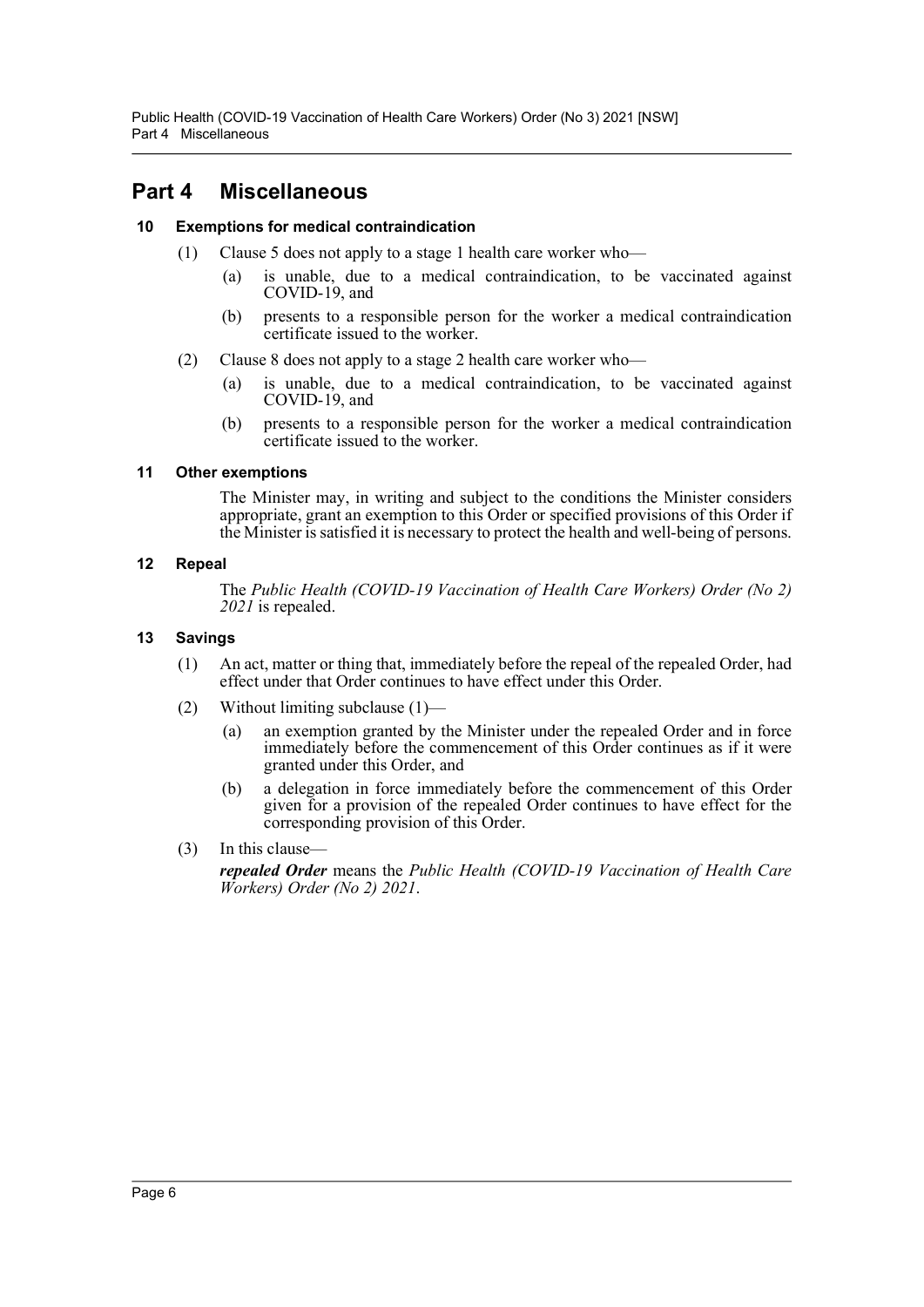# <span id="page-6-0"></span>**Schedule 1 Dictionary**

Clause 2(1)

*approved COVID-19 vaccine* means a vaccine approved by the Therapeutic Goods Administration of the Commonwealth for use in Australia as a vaccine against COVID-19.

*authorised person* for a health care worker means—

- (a) a responsible person for the worker, or
- (b) a person authorised by a responsible person.

### *COVID-19 vaccine* means—

- (a) an approved COVID-19 vaccine, or
- (b) a vaccine, other than an approved COVID-19 vaccine, recognised by the Therapeutic Goods Administration of the Commonwealth as an appropriate vaccine against COVID-19 for incoming travellers to Australia.

**Note—** On the making of this Order, the recognised vaccines were specified in the document titled *COVID-19 vaccines not registered in Australia but in current international use – TGA advice on "recognition"*, published on the website of the Therapeutic Goods Administration of the Commonwealth and dated 27 September 2021.

#### *health care worker* means—

- (a) a stage 1 health care worker, or
- (b) a stage 2 health care worker.

*health practitioner* means a natural person who provides a health service within the meaning of the *Health Care Complaints Act 1993*, whether or not the person is registered under the *Health Practitioner Regulation National Law (NSW)*.

*medical contraindication certificate* means a certificate issued by a medical practitioner—

- (a) in a form approved by the Chief Health Officer, and
- (b) certifying that, because of a specified medical contraindication, the worker cannot have any approved COVID-19 vaccine available in New South Wales.

*place of residence* includes the premises where a person lives and a garden, yard, passage, stairs, garage, outhouse or other area or thing attached to, or used in connection with, the premises.

*private health facility* has the same meaning as in the *Private Health Facilities Act 2007*.

*public health organisation* has the same meaning as in the *Health Services Act 1997*.

*responsible person* for a health care worker means—

- (a) the person who employs or engages the worker to work as a health care worker, and
- (b) a person who exercises employer functions for the person who employs the worker to work as a health care worker, and

**Example—** The *Government Sector Employment Act 2013* makes provision for particular persons to exercise employer functions for the Government of New South Wales in relation to persons employed by the Government.

- (c) if the worker is a student on a student placement to do work as a health care worker—the supervisor of the student, and
- (d) if the worker is or has entered premises, other than a place of residence, to do work as a health care worker—the occupier of the premises.

#### *stage 1 health care worker* means each of the following—

- (a) a person who does work, including as a member of staff of the NSW Health Service, for any of the following—
	- (i) a public health organisation,
	- (ii) the Health Administration Corporation,
	- (iii) the Ambulance Service of NSW,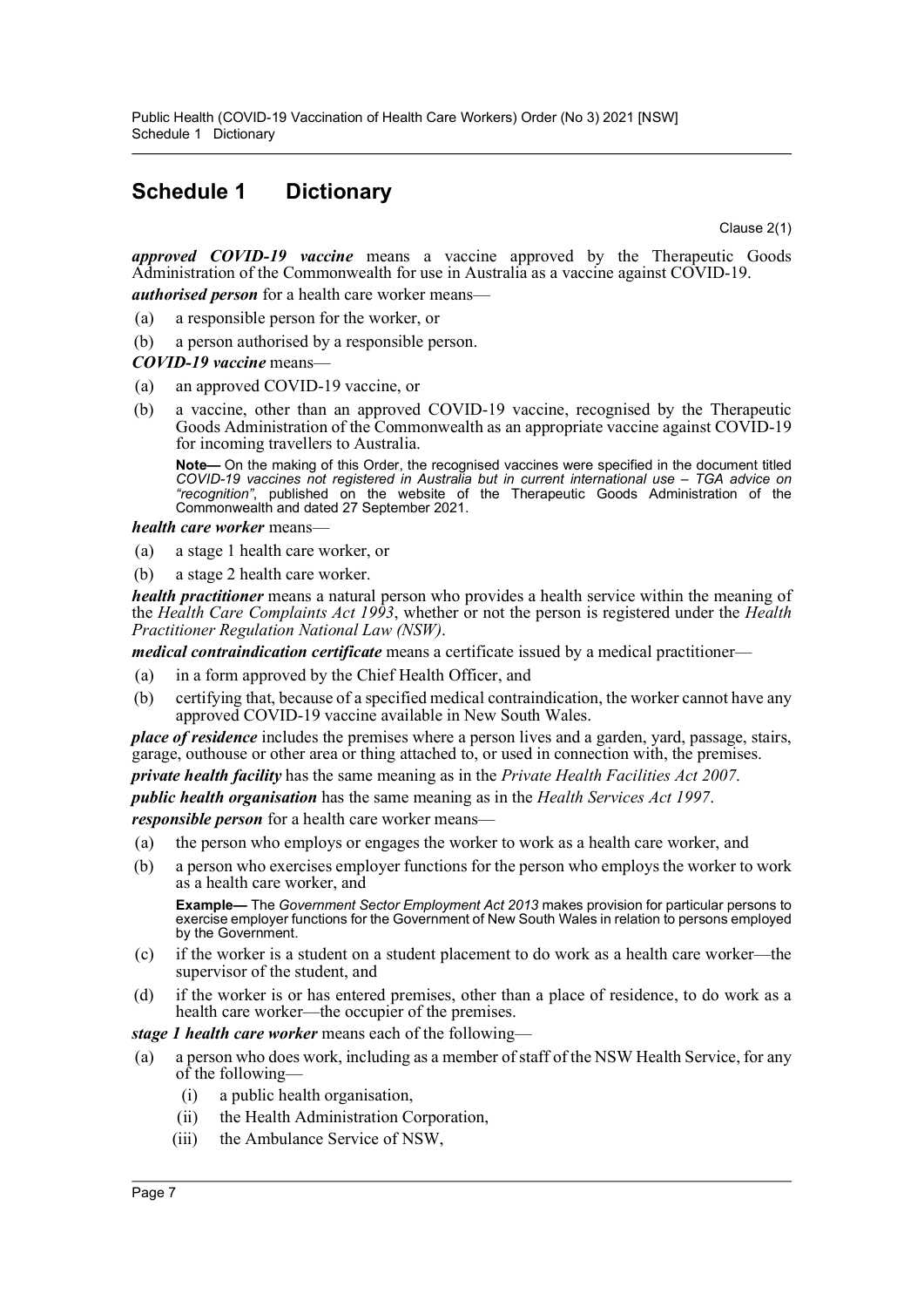- (b) a registered paramedic who does work involving transporting, or assessing whether to transport, persons to or from a hospital or public health facility, including any treatment incidental to the work,
- (c) a member of staff of the Ministry of Health,
- (d) a person who does work at a private health facility,
- (e) a person who does work for an organisation pursuant to either of the following in accordance with *NSW Health Policy Directive PD2019\_013 Administration of NSW Health Grant Funding for Non-Government Organisations*—
	- (i) a Ministerially approved grant under the Non-Government Organisations Program,
	- (ii) a Program Grant, if the work involves the provision of a health service within the meaning of the *Health Services Act 1997*,

**Note—** See www1.health.nsw.gov.au/pds/Pages/doc.aspx?dn=PD2019\_013.

(f) another person, or a person belonging to a class of persons, who does work specified by the Chief Health Officer as the work of a stage 1 health care worker for this Order in a notice published on the website of NSW Health.

*stage 2 health care worker* means each of the following, but does not include a person who is a stage 1 health care worker—

- (a) a person employed in a Public Service executive agency related to the Ministry of Health, **Note—** See the *Government Sector Employment Act 2013*, Schedule 1, Part 2.
- (b) a person employed in the Health Care Complaints Commission Staff Agency,
- (c) a person appointed by the Governor or the Minister to an office under the following—
	- (i) the *Cancer Institute Act 2003*,
	- (ii) the *Health Administration Act 1982*,
	- (iii) the *Health Care Complaints Act 1993*,
	- (iv) the *Health Practitioner Regulation National Law (NSW)*,
	- (v) the *Health Services Act 1987*,
	- (vi) the *Mental Health Act 2007*,
	- (vii) the *Mental Health Commission Act 2012*,
- (d) a health practitioner within the meaning of the *Health Practitioner Regulation National Law (NSW)*,
- (e) a person providing a health service subject to the code of conduct made under the Act, section  $100$ .

**Note 1—** The code of conduct is in the *Public Health Regulation 2012*, Schedule 3.

**Note 2—** The code of conduct applies to health practitioners who are not registered under the *Health Practitioner Regulation National Law (NSW)*, including de-registered health practitioners, and registered health practitioners who provide health services that are unrelated to their registration.

(f) a person who does work in connection with the provision of a health service by a person referred to in paragraph (d) or (e) on the premises at which the person referred to in paragraph (d) or (e) provides the health service,

**Example—** A receptionist at a doctor's surgery.

(g) another person, or a person belonging to a class of persons, who does work specified by the Chief Health Officer as the work of a stage 2 health care worker for this Order in a notice published on the website of NSW Health.

*the Act* means the *Public Health Act 2010*.

*vaccination evidence* means evidence from the Australian Immunisation Register kept under the *Australian Immunisation Register Act 2015* of the Commonwealth that the worker has had 1 or more doses of a COVID-19 vaccine.